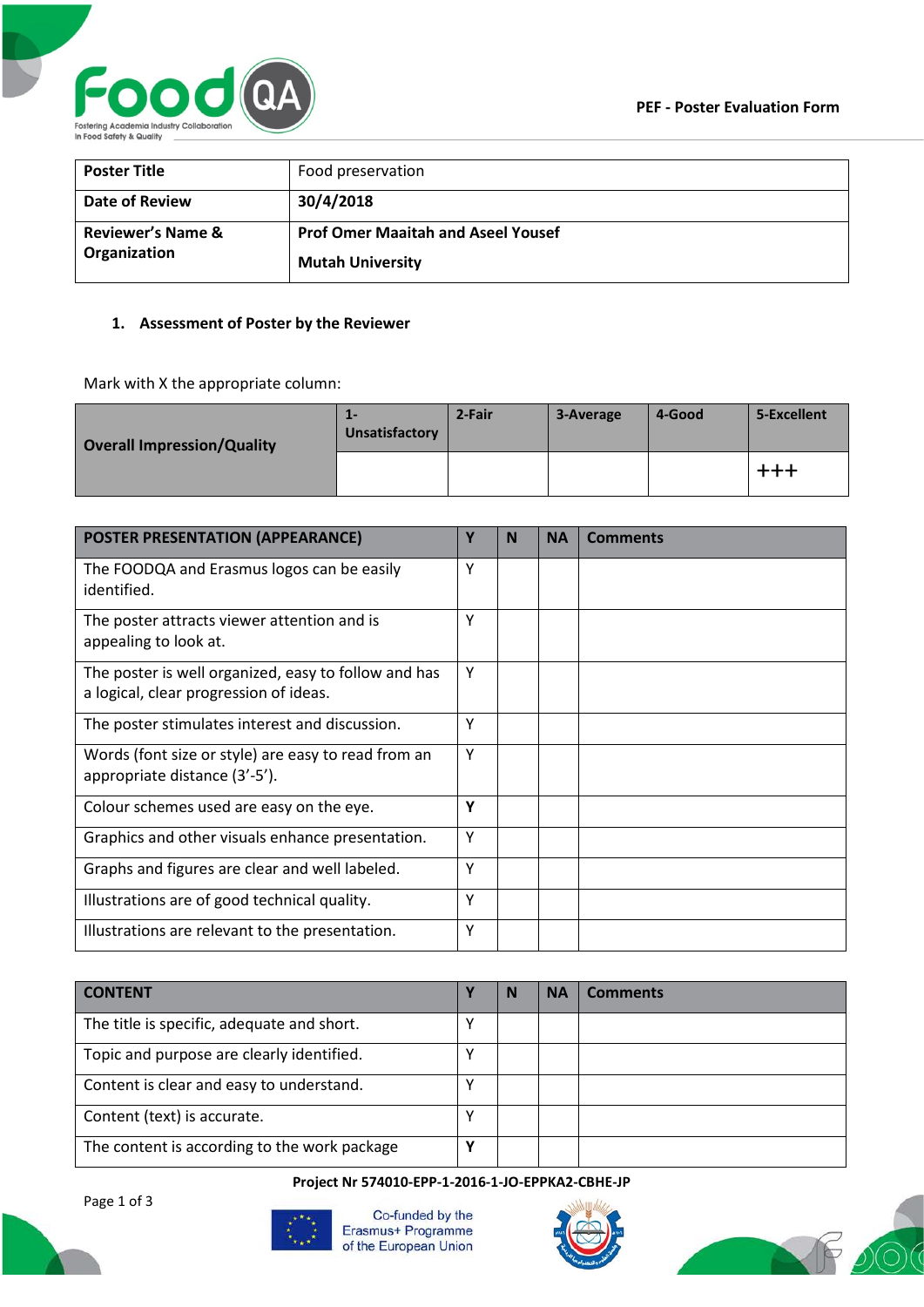

| <b>CONTENT</b>                                                                 |   | N | <b>NA</b> | <b>Comments</b> |
|--------------------------------------------------------------------------------|---|---|-----------|-----------------|
| objectives.                                                                    |   |   |           |                 |
| The poster is free of unnecessary detail.                                      | Υ |   |           |                 |
| The poster supports main points.                                               | Υ |   |           |                 |
| Important information is readily available and easy<br>to grasp.               | Y |   |           |                 |
| There are no grammatical or spelling mistakes.                                 | Υ |   |           |                 |
| The poster contains sufficient scientific explanation,<br>where needed.        | Υ |   |           |                 |
| The poster does not need the addition of<br>information to reach completeness. | Y |   |           |                 |
| There is not any information in the poster that<br>should be removed.          | Υ |   |           |                 |

**NA: Please mark as "NA" if the question does not concern the specific deliverable**

**2. Suggested improvements** (Changes that should be implemented - Missing information - Further improvements)

## **Suggested Improvement**

- **1. The poster design is simple which need more attraction.**
- **2. The content needs to be enhanced with more sophisticated knowledge.**
- **3. Any other observations** (e.g. minor corrections that need attention)

## **Observations**

**Nothing**

**Project Nr 574010-EPP-1-2016-1-JO-EPPKA2-CBHE-JP**



Co-funded by the Erasmus+ Programme of the European Union